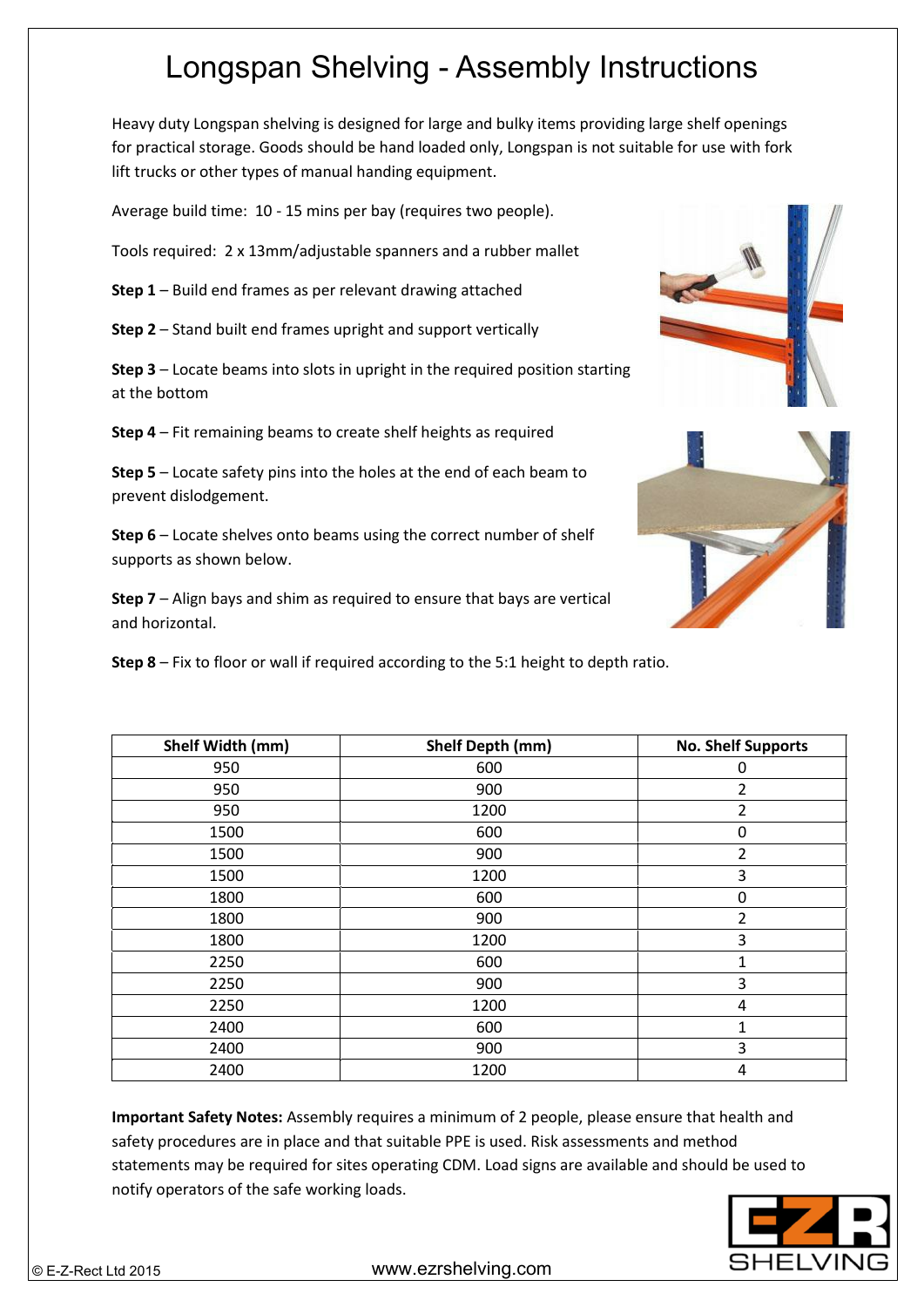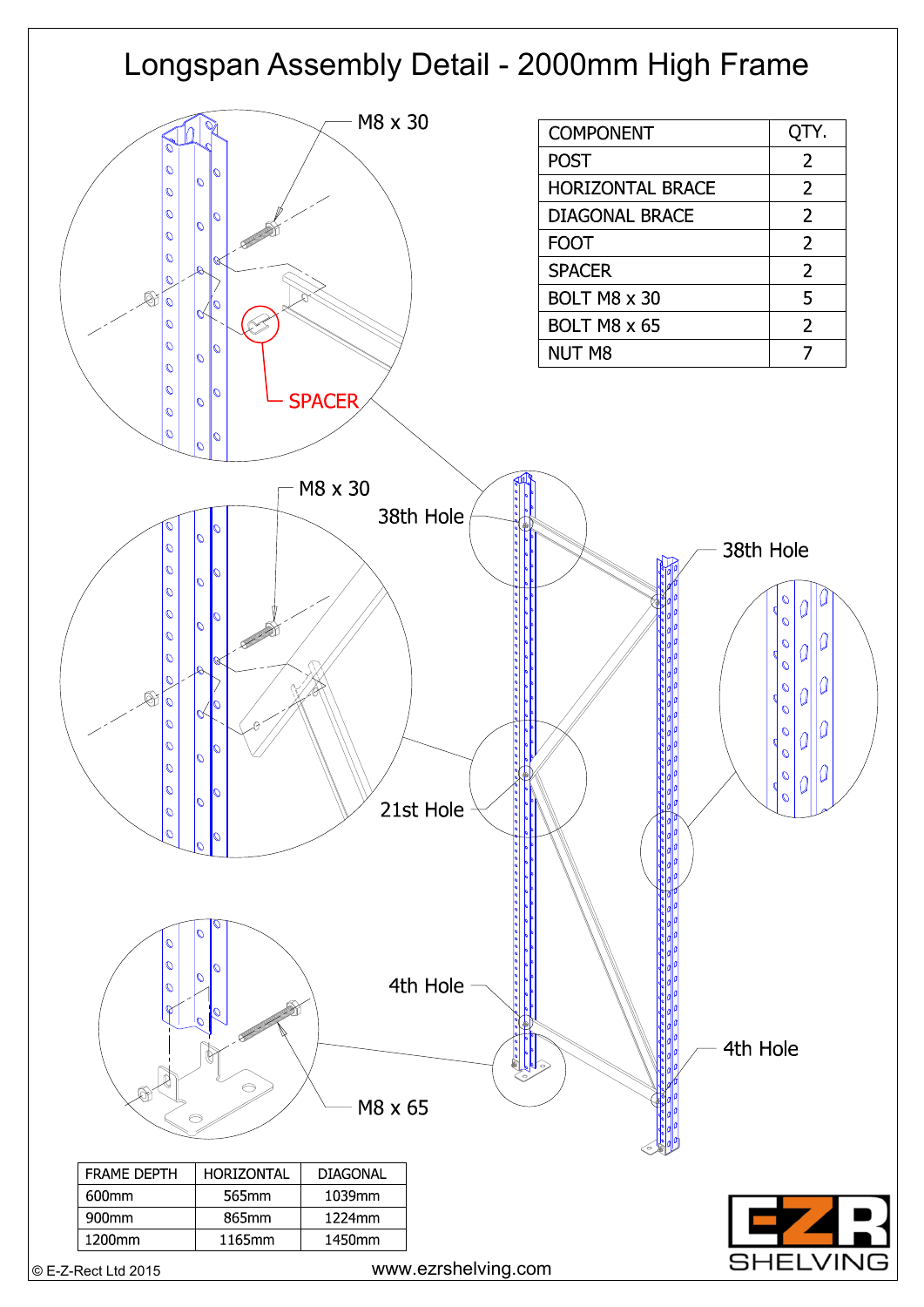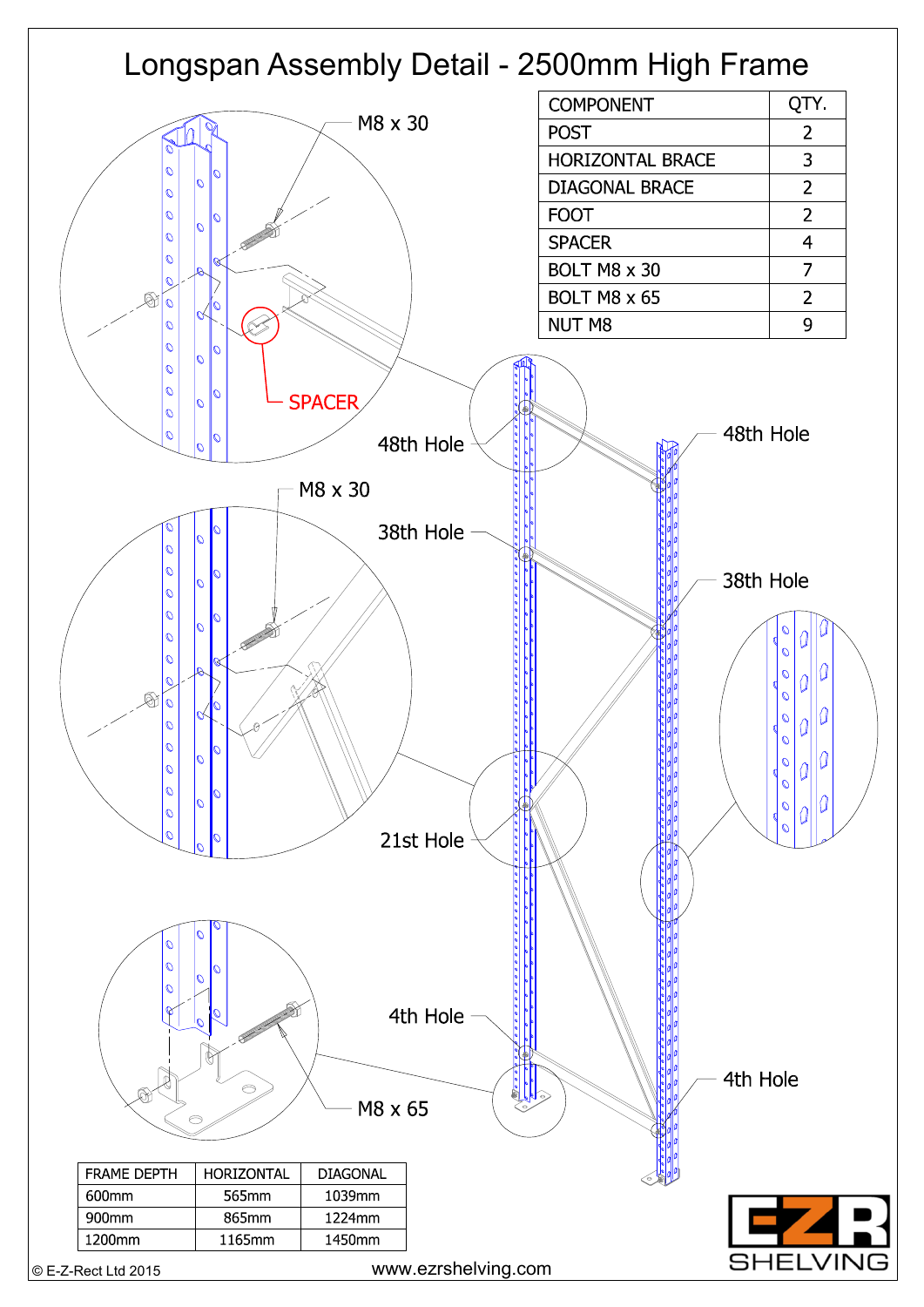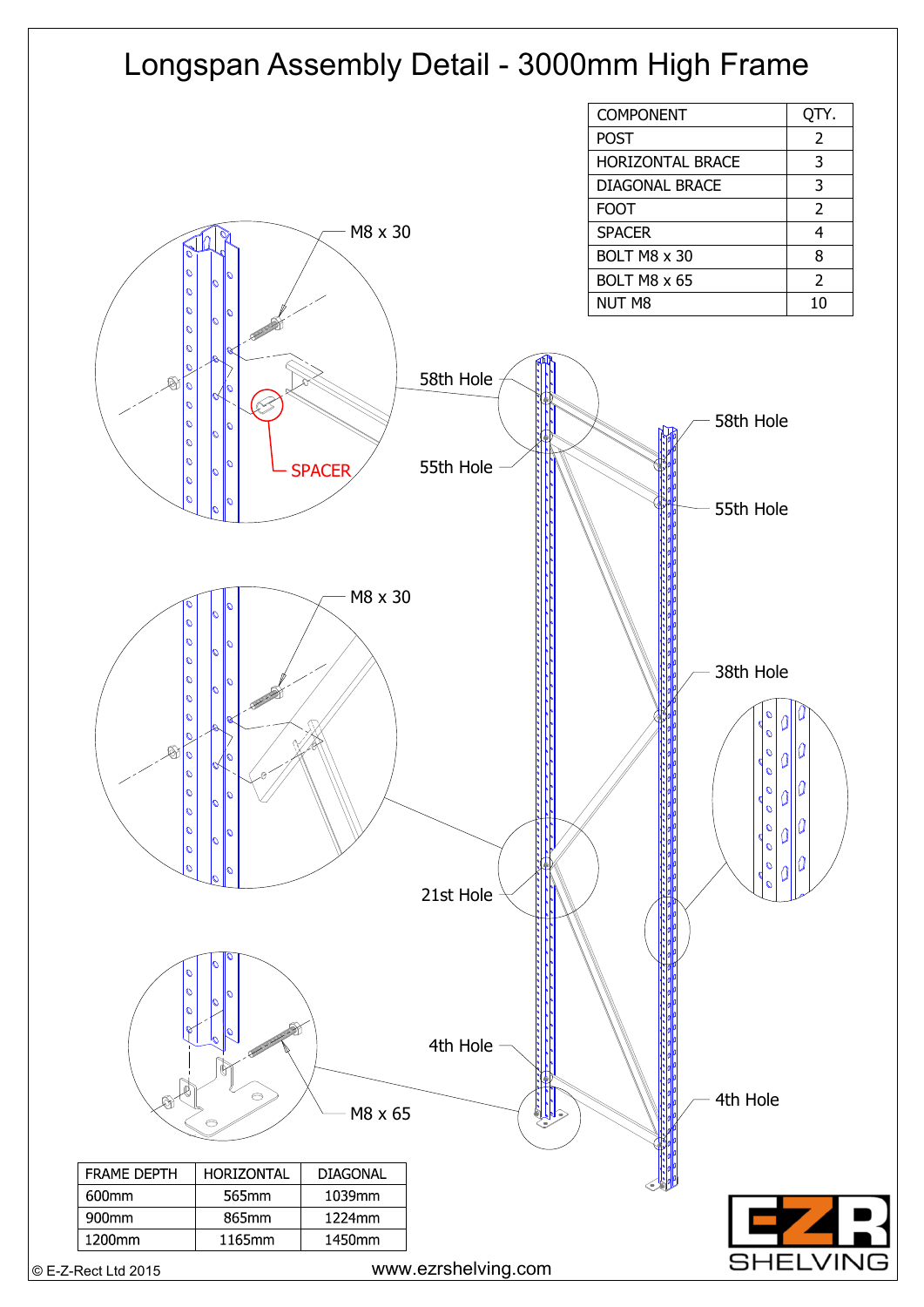## Longspan Assembly Detail - 4000mm High Frame